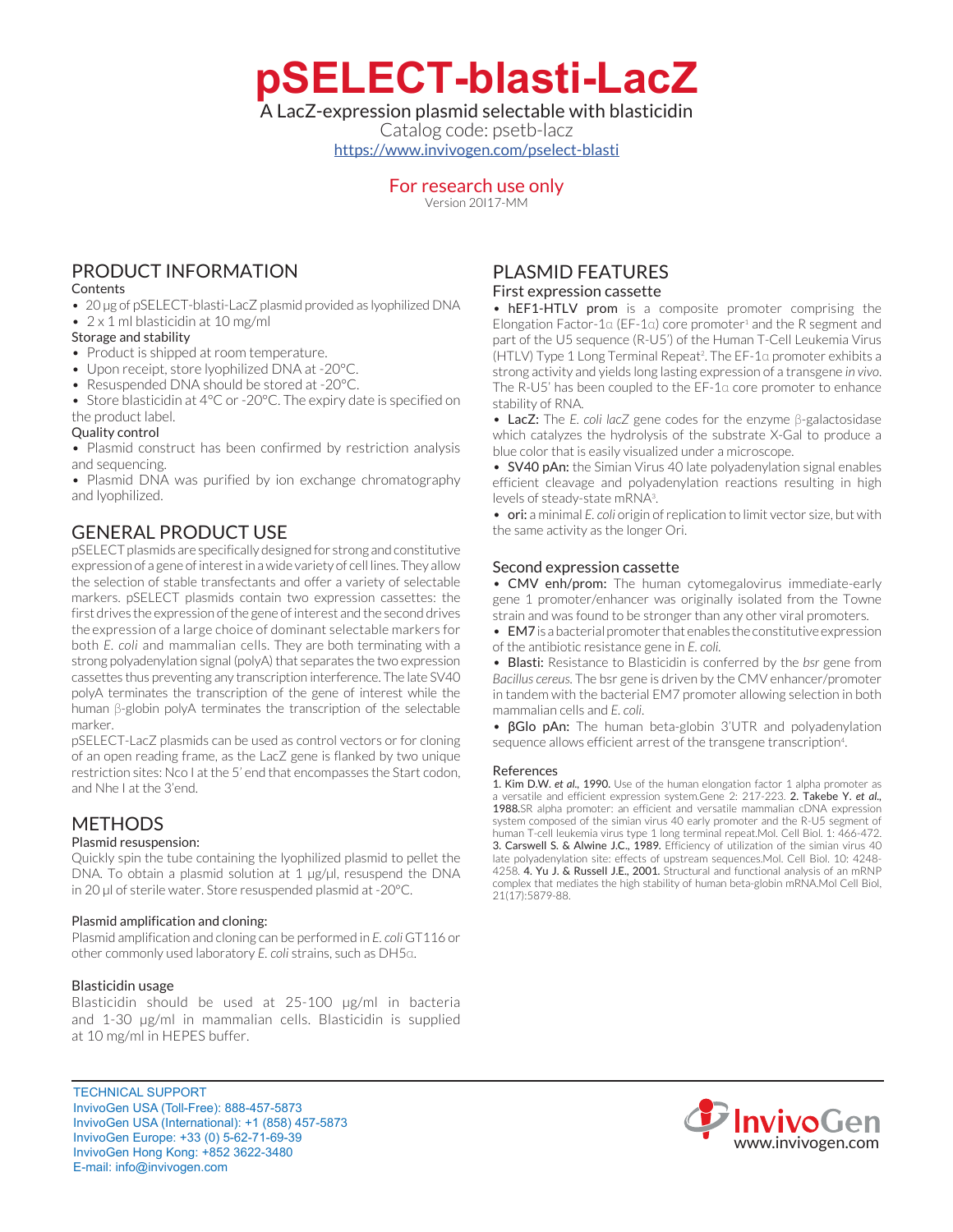

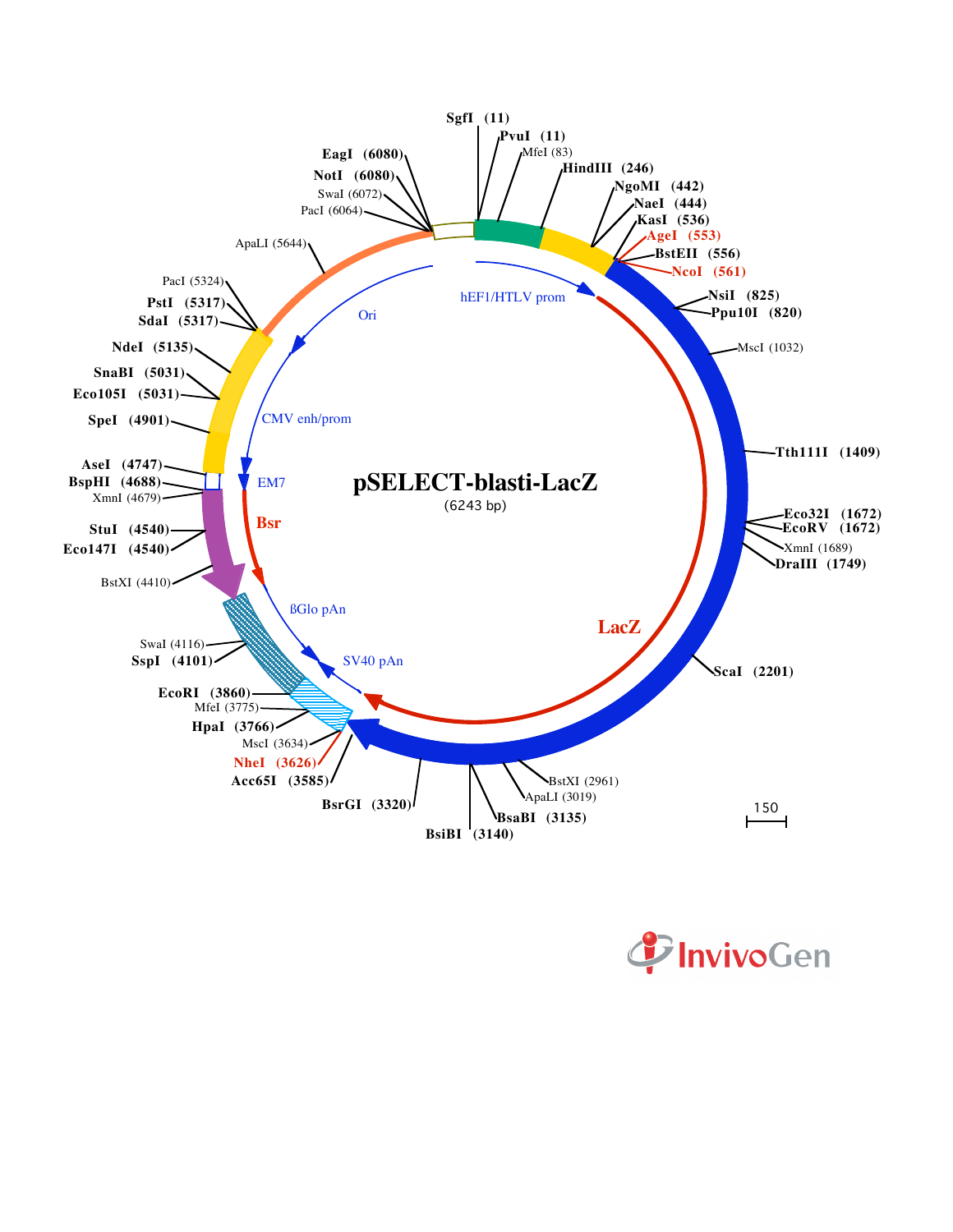**SgfI (11) PvuI (11)**

101 GAGAAGGTGGCGCGGGGTAAACTGGGAAAGTGATGTCGTGTACTGGCTCCGCCTTTTTCCCGAGGGTGGGGGAGAACCGTATATAAGTGCAGTAGTCGCC

#### **HindIII (246)**

- GTGAACGTTCTTTTTCGCAACGGGTTTGCCGCCAGAACACAGCTGAAGCTTCGAG GGGCTCGCATCTCTCCTTCACGCGCCCGCCGCCCTACCTGAGGCC 201
- GCCATCCACGCCGGTTGAGTCGCGTTCTGCCGCCTCCCGCCTGTGGTGCCTCCTGAACTGCGTCCGCCGTCTAGGTAAGTTTAAAGCTCAGGTCGAGACC 301

#### **NaeI (444) NgoMI (442)**

GGGCCTTTGTCCGGCGCTCCCTTGGAGCCTACCTAGACTCAGCCGGCTCTCCACGCTTTGCCTGACCCTGCTTGCTCAACTCTACGTCTTTGTTTCGTTT 401

,<br>CCTGAGATCACCGGTCACCATGGACCCTGTTGTGCTGCAAAGGAGAGACTGGGAGAA CCCTGGAGTGACCCAGCTCAACAGACTGGCTGCCCACCCTCCCTTTGCCTCTTGGAGGAACTCTGAGGAAGCCAGGACAGACAGGCCCAGCCAGCAGCTC 601 701 AGGTCTCTCAATGGAGAGTGGAGGTTTGCCTGGTTCCCTGCCCCTGAAGCTGTGCCTGAGTCTTGGCTGGAGTGTGACCTCCCAGAGGCTGACACTGTTG TGGTGCCCAGCAACTGGCAGATGCATGGCTATGATGCCCCCATCTACACCAATGTCACCTACCCCATCACTGTGAACCCCCCTTTTGTGCCCACTGAGAA 801 CCCCACTGGCTGCTACAGCCTGACCTTCAATGTTGATGAGAGCTGGCTGCAAGAAGGCCAGACCAGGATCATCTTTGATGGAGTCAACTCTGCCTTCCAC 901 1001 CTCTGGTGCAATGGCAGGTGGGTTGGCTATGGCCAAGACAGCAGGCTGCCCTCTGAGTTTGACCTCTCTGCCTTCCTCAGAGCTGGAGAGAACAGGCTGG 1101 CTGTCATGGTGCTCAGGTGGTCTGATGGCAGCTACCTGGAAGACCAAGACATGTGGAGGATGTCTGGCATCTTCAGGGATGTGAGCCTGCTGCACAAGCC 1201 CACCACCCAGATTTCTGACTTCCATGTTGCCACCAGGTTCAATGATGACTTCAGCAGAGCTGTGCTGGAGGCTGAGGTGCAGATGTGTGGAGAACTCAGA GACTACCTGAGAGTCACAGTGAGCCTCTGGCAAGGTGAGACCCAGGTGGCCTCTGGCACAGCCCCCTTTGGAGGAGAGATCATTGATGAGAGAGGAGGCT 1301 1401 ATGCTGACAGAGTCACCCTGAGGCTCAATGTGGAGAACCCCAAGCTGTGGTCTGCTGAGATCCCCAACCTCTACAGGGCTGTTGTGGAGCTGCACACTGC 1501 TGATGGCACCCTGATTGAAGCTGAAGCCTGTGATGTTGGATTCAGAGAAGTCAGGATTGAGAATGGCCTGCTGCTGCTCAATGGCAAGCCTCTGCTCATC AGGGGAGTCAACAGGCATGAGCACCACCCTCTGCATGGACAAGTGATGGATGAACAGACAATGGTGCAAGATATCCTGCTAATGAAGCAGAACAACTTCA **Eco32I (1672)** XmnI (1689) 1601 1701 ATGCTGTCAGGTGCTCTCACTACCCCAACCACCCTCTCTGGTACACCCTGTGTGACAGGTATGGCCTGTATGTTGTTGATGAAGCCAACATTGAGACACA TGGCATGGTGCCCATGAACAGGCTCACAGATGACCCCAGGTGGCTGCCTGCCATGTCTGAGAGAGTGACCAGGATGGTGCAGAGAGACAGGAACCACCCC 1801 1901 TCTGTGATCATCTGGTCTCTGGGCAATGAGTCTGGACATGGAGCCAACCATGATGCTCTCTACAGGTGGATCAAGTCTGTTGACCCCAGCAGACCTGTGC 2001 AGTATGAAGGAGGTGGAGCAGACACCACAGCCACAGACATCATCTGCCCCATGTATGCCAGGGTTGATGAGGACCAGCCCTTCCCTGCTGTGCCCAAGTG 2101 GAGCATCAAGAAGTGGCTCTCTCTGCCTGGAGAGACCAGACCTCTGATCCTGTGTGAATATGCACATGCAATGGGCAACTCTCTGGGAGGCTTTGCCAAG 2201 TACTGGCAAGCCTTCAGACAGTACCCCAGGCTGCAAGGAGGATTTGTGTGGGACTGGGTGGACCAATCTCTCATCAAGTATGATGAGAATGGCAACCCCT 2301 GGTCTGCCTATGGAGGAGACTTTGGTGACACCCCCAATGACAGGCAGTTCTGCATGAATGGCCTGGTCTTTGCAGACAGGACCCCTCACCCTGCCCTCAC 2401 AGAGGCCAAGCACCAGCAACAGTTCTTCCAGTTCAGGCTGTCTGGACAGACCATTGAGGTGACATCTGAGTACCTCTTCAGGCACTCTGACAATGAGCTC 2501 CTGCACTGGATGGTGGCCCTGGATGGCAAGCCTCTGGCTTCTGGTGAGGTGCCTCTGGATGTGGCCCCTCAAGGAAAGCAGCTGATTGAACTGCCTGAGC TGCCTCAGCCAGAGTCTGCTGGACAACTGTGGCTAACAGTGAGGGTGGTTCAGCCCAATGCAACAGCTTGGTCTGAGGCAGGCCACATCTCTGCATGGCA 2601 GCAGTGGAGGCTGGCTGAGAACCTCTCTGTGACCCTGCCTGCTGCCTCTCATGCCATCCCTCACCTGACAACATCTGAAATGGACTTCTGCATTGAGCTG 2701 2801 GGCAACAAGAGATGGCAGTTCAACAGGCAGTCTGGCTTCCTGTCTCAGATGTGGATTGGAGACAAGAAGCAGCTCCTCCTCCCCCTCTCAGGGACCAATTCA 2901 CCAGGGCTCCTCTGGACAATGACATTGGAGTGTCTGAGGCCACCAGGATTGACCCAAATGCTTGGGTGGAGAGGTGGAAGGCTGCTGGACACTACCAGGC 1▶Me tAspP roVal Val LeuGl nArgArgAspTrpGl uAs 13▶nP roGl yVal Thr Gl nLeuAsnArgLeuAl aAl aHi sP roP roPheAl aSer TrpArgAsnSer Gl uGl uAl aArgThrAspArgP roSer Gl nGl nLeu 47▶A rgSer LeuAsnGl yGl uT rpArgPheAl aT rpPheP roAl aP roGl uAI aVaI P roGl uSer T rpLeuGl uCysAspLeuP roGl uAI aAspThr VaI V 80▶ al Val P roSerAsnTrpGl nMe tHi sGl yTyrAspAl aP ro I l eTyrThrAsnVal Thr TyrP ro I l eThr Val AsnP roP roPheVal P roThr Gl uAs 113▶ nP roThr GI yCysTyrSer LeuThr PheAsnVa l AspGl uSer T rpLeuGI nGI uGI yGI nThr A rg I l e I l ePheAspGI yVa l AsnSer AI aPheHi s 147▶LeuTrpCysAsnGl yArgTrpVaIGI yTyrGl yGl nAspSerArgLeuProSer GI uPheAspLeuSer AI aPheLeuArgAI aGI yGI uAsnArgLeuA 180▶ laVa l Me tVa l Leu ArgTrpSerAspGlySer TyrLeuGluAspGlnAspMetTrpArgMetSer Gly llePheArgAspVa l Ser LeuLeuHisLysPr 213▶oThr Thr Gl n I l eSerAspPheHi s Va I A I aThr ArgPheAsnAspAspPheSer ArgAI aVaI LeuGI uAI aGI uVaI GI nMetCysGI yGI uLeuArg 247▶AspTyrLeuArgVaI Thr VaI Ser LeuTrpGI nGI yGI uThr GI nVaI AI aSer GI yThr AI aP roPheGI yGI yGI uI I eI I eAspGI uArgGI yGI yT 280ÞyrAl aAspArgVaI Thr LeuArgLeuAsnVaI GI uAsnP roLysLeuT rpSer AI aGI u I I eP roAsnLeuTyrArgAI aVaI VaI GI uLeuHi sThr AI 313▶aAspGl yThr Leu I l eGl uAl aGl uAl aCysAspVaI Gl yPheArgGl uVaIArg I l eGl uAsnGl yLeuLeuLeuLeuAsnGl yLysP roLeuLeu I l e 347▶A rgGl yVal AsnArgHi sGl uHi sHi sP roLeuHi sGl yGl nVal Me tAspGl uGl nThr Me tVal Gl nAspl I eLeuLeuMe tLysGl nAsnAsnPheA 380▶ snAl aVaIA rgCysSer Hi sTyrP roAsnHi sP roLeuT rpTyrThr LeuCysAspArgTyrGl yLeuTyrVaI VaIAspGl uAI aAsnTl eGI uThr Hi 413▶sGlyMetValProMetAsnArgLeuThrAspAspProArgTrpLeuProAlaMetSerGluArgValThrArgMetValGlnArgAspArgAsnHisPro 447♪ Ser Val I l e I l eTrpSer LeuGl yAsnGl uSer Gl yHi sGl yAl aAsnHi sAspAl aLeuTyrArgTrp I l eLysSer Val AspP roSerArgP roVal G 480▶ InTyrGluGlyGlyGlyAl aAspThr Thr Al aThr Aspl I e I leCysP roMetTyrAl aArgVal AspGluAspGl nP roPheP roAl aVal P roLysTr 513) pSer I l eLysLysTrpLeuSer LeuP roGl yGl uThr ArgP roLeu I l eLeuCysGl uTyrAl aHi sAl aMe tGl yAsnSer LeuGl yGl yPheAl aLys 547) TyrTrpGI nAI aPheArgGI nTyrP roArgLeuGI nGI yGI yPheVaI TrpAspTrpVaI AspGI nSer Leu I I eLysTyrAspGI uAsnGI yAsnP roT 580▶rpSer AI aTyrGl yGl yAspPheGl yAspThr P roAsnAspArgGl nPheCysMe tAsnGl yLeuVal PheAI aAspArgThr P roHi sP roAI aLeuTh r Gl uAl aLy sHi sGl nGl nGl nPhePheGl nPheArgLeuSer Gl yGl nThr I l eGl uVa l Thr Ser Gl uTyrLeuPheArgHi s SerAspAsnGl uLeu 613 647▶LeuHi sTrpMetValAl aLeuAspGl yLysP roLeuAl aSer Gl yGl uValProLeuAspValAl aP roGl nGl yLysGl nLeu I l eGl uLeuP roGl uL 680ÞeuP roGl nP roGl uSer Al aGl yGl nLeuT rpLeuThr Va∣A rgVa∣Val Gl nP roAsnAl aThr Al aT rpSer Gl uAl aGl yHi s∣l eSer Al aT rpGl 713▶nGl nTrpArgLeuAl aGl uAsnLeuSer Va l Thr LeuP roAl aAl aSer Hi sAl a I l eP roHi sLeuThr Thr Ser Gl uMetAspPheCys I l eGl uLeu 747▶GI yAsnLysArgTrpGI nPheAsnArgGI nSer GI yPheLeuSer GI nMetTrp I leGI yAspLysLysGI nLeuLeuThr P roLeuArgAspGI nPheT 780Þhr ArgAl aP roLeuAspAsnAsp I leGl yVal Ser Gl uAl aThr Arg I leAspP roAsnAl aTrpVal Gl uArgTrpLysAl aAl aGl yHi sTyrGl nAl **KasI (536) AgeI (553) BstEII (556) NcoI (561) NsiI (825) Ppu10I (820)** MscI (1032) **Tth111I (1409) EcoRV (1672) DraIII (1749) ScaI (2201)** BstXI (2961) ApaLI (3019) 501 TCTGTTCTGCGCCGTTACAGATCCAAGCTGTGACCG

3001 TGAGGCTGCCCTGCTCCAGTGCACAGCAGACACCCTGGCTGATGCTGTTCTGATCACCACAGCCCATGCTTGGCAGCACCAAGGCAAGACCCTGTTCATC 813▶aGl uAl aAl aLeuLeuGl nCysThr Al aAspThr LeuAl aAspAl aVal Leu I l eThr Thr Al aHi sAl aT rpGl nHi sGl nGl yLysThr LeuPhe I l e **BsiBI (3140)**

#### **BsaBI (3135)**

3101 AGCAGAAAGACCTACAGGATTGATGGCTCTGGACAGATGGCAATCACAGTGGATGTGGAGGTTGCCTCTGACACACCTCACCCTGCAAGGATTGGCCTGA 847▶Ser ArgLysThr TyrArg I l eAspGl ySer Gl yGl nMe tAl a I l eThr Va l AspVa I Gl uVa I Al aSerAspThr P roHi sP roAl aArg I l eGl yLeuA